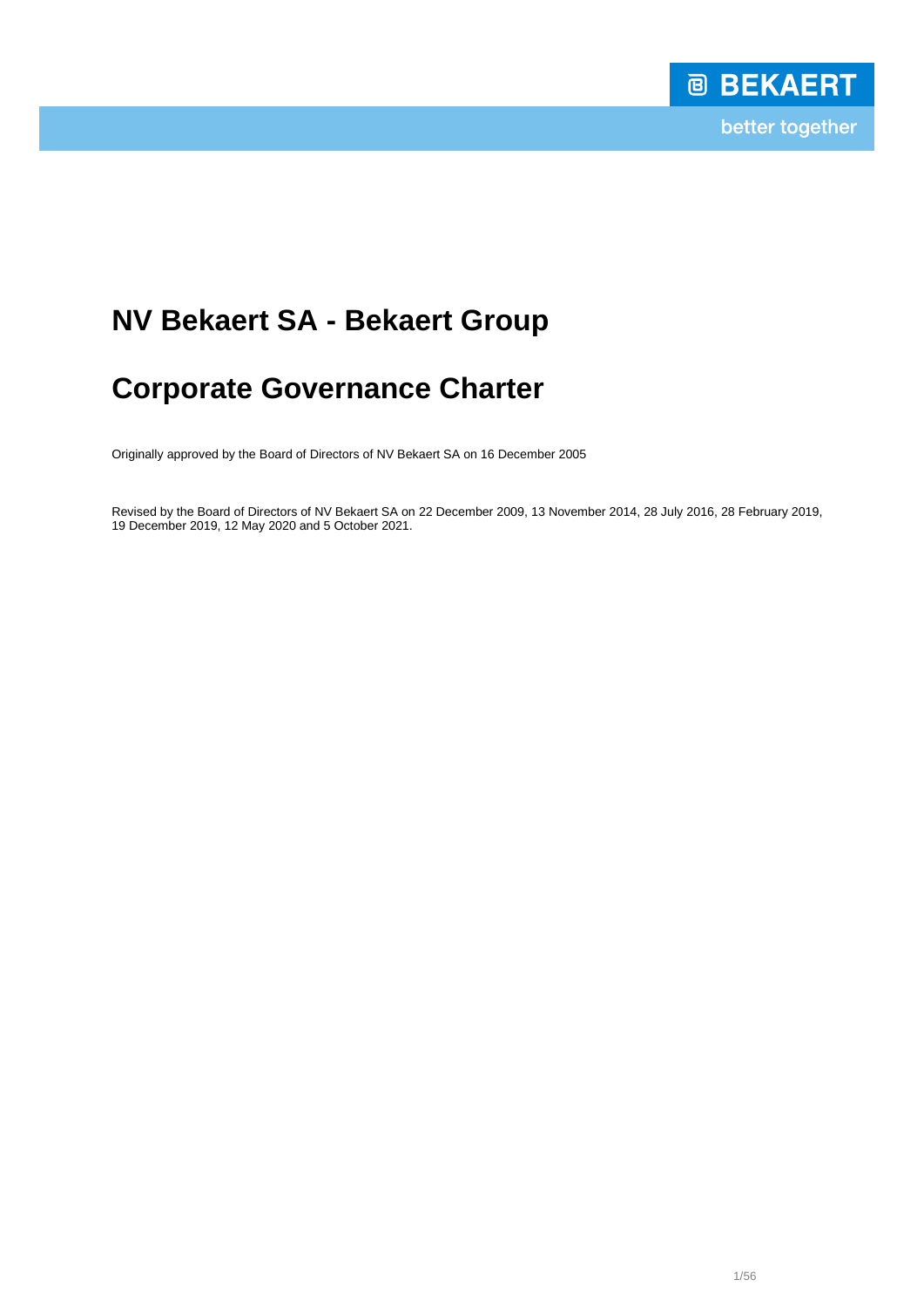# **CONTENTS**

## INTRODUCTION

## PART I: STRUCTURE AND ORGANIZATION

- I.1. Company Profile<br>I.2. Legal Structure
- **I.2.** Legal Structure<br>**I.3.** Governance Str
- Governance Structure

# PART II: BOARD OF DIRECTORS: TERMS OF REFERENCE<br>II.1. Role, Responsibilities, Authority

- II.1. Role, Responsibilities, Authority<br>II.2. Composition
- II.2. Composition<br>II.3. Appointment
- II.3. Appointment and Evaluation<br>II.4. Role of the Chairnerson
- II.4. Role of the Chairperson<br>II.5. Organization, Decision-r
- II.5. Organization, Decision-making, Representation<br>II.6. Conduct Guidance
- **II.6.** Conduct Guidance<br>II.7 Remuneration and
- Remuneration and Insurance

## PART III: BOARD COMMITTEES: TERMS OF REFERENCE

- III.1. Standing Rules applicable to all Committees
- III.2. Terms of Reference Audit, Risk and Finance Committee ("ARFC")
- III.3. Terms of Reference Nomination and Remuneration Committee ("NRC")

## PART IV: BEKAERT EXECUTIVE MANAGEMENT: TERMS OF REFERENCE

- IV.1. Role, Responsibilities, Authority<br>IV.2. Composition
- IV.2. Composition<br>IV.3. Appointment
- IV.3. Appointment<br>IV.4. Role of the C
- IV.4. Role of the Chief Executive Officer<br>IV.5. Organization, Decision-making, Re
- IV.5. Organization, Decision-making, Representation<br>IV.6. Conduct Guidance
- Conduct Guidance
- IV.7. Remuneration

#### PART V: SHARES AND SHAREHOLDERS

- V.1 Capital and Shares<br>V.2 Principal Sharehold
- V.2. Principal Shareholder<br>V.3. Communication with S
- Communication with Shareholders
- V.4. General Meetings of Shareholders<br>V.5. Dividend Policy
- Dividend Policy

## PART VI: EXTERNAL SUPERVISION

- VI.1. Regulatory Supervision
- VI.2. Statutory Auditor

#### APPENDICES

- 1. Nomination Procedure and Selection Criteria for Directors
- 2. Induction Procedure for New Directors<br>3. Bekaert Code of Conduct
- 3. Bekaert Code of Conduct<br>4. Bekaert Dealing Code
- 4. Bekaert Dealing Code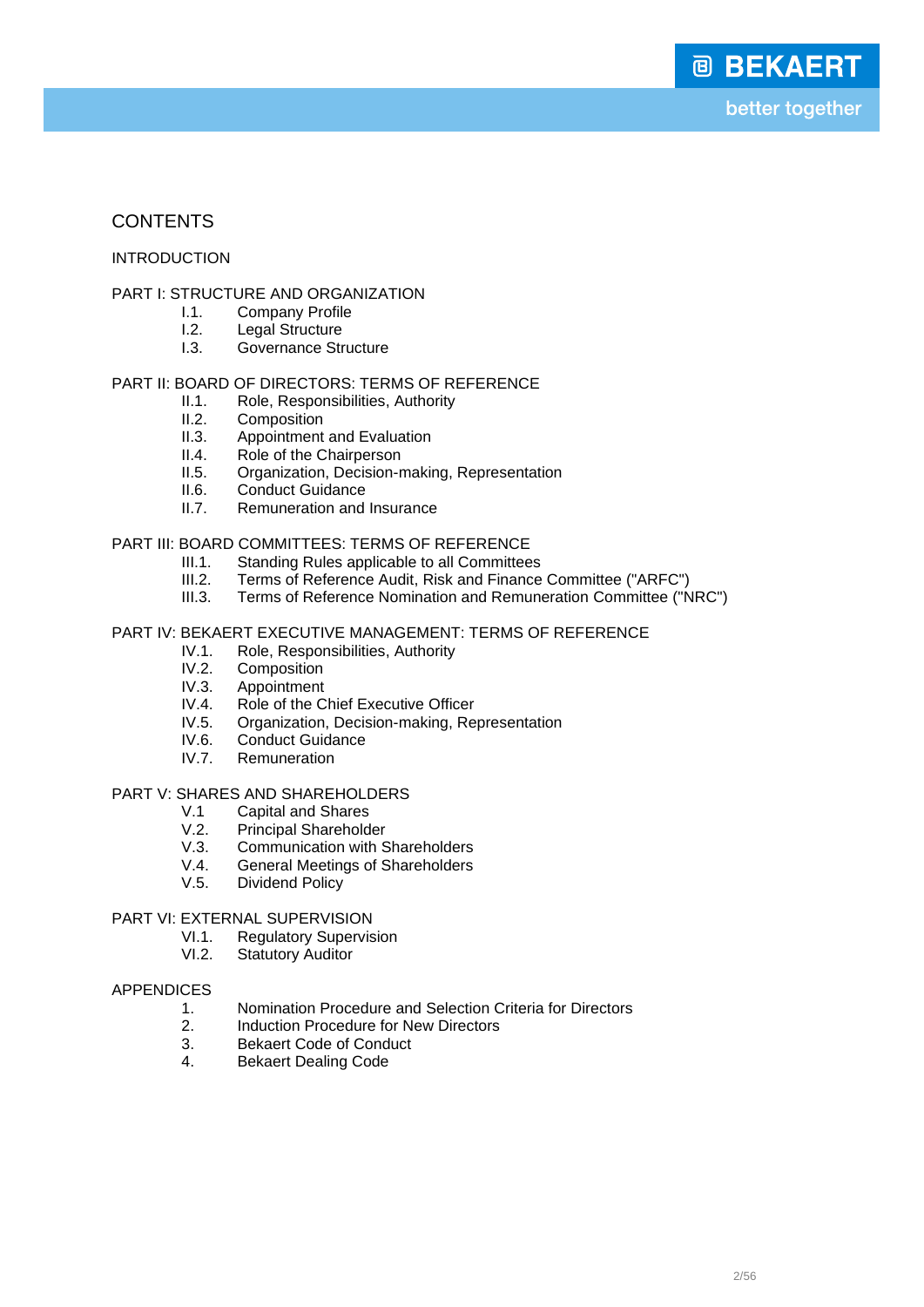# **INTRODUCTION**

NV Bekaert SA (the "Company") attaches great value to good corporate governance and is aware that good governance of listed companies is an important factor in investment decisions for all stakeholders of the Company.

As a member of GUBERNA, the Belgian Institute for Directors, the Company is helping to shape a coherent vision of corporate governance based on solid research, cultural norms and practical management needs. The Company thereby does not ignore its history of more than 130 years, and the important role of its long time principal shareholder.

The Company is subject, in descending order of precedence, to applicable laws and regulations (including the Belgian Code on Companies and Associations (the "Companies Code") and Belgian financial legislation and regulation), to its Articles of Association (the "Articles"), to the 2020 Belgian Code on Corporate Governance (the "CG Code"), and to the present Bekaert Corporate Governance Charter (the "CG Charter").

The Company's Board of Directors has adopted the CG Code as the reference code for Bekaert and revised the CG Charter for alignment with the CG Code on 19 December 2019.

The Company complies with the Corporate Governance Principles laid down in the CG Code. In addition, and except as explained in the CG Charter or in the Corporate Governance Statement of its annual report, the Company complies with the Corporate Governance Provisions of the CG Code.

The Articles and the CG Charter, each in its fully updated version, are available on the Company's website at www.bekaert.com.

Most individuals in this document are referred to in masculine. Gender specific references should be interpreted as being gender neutral.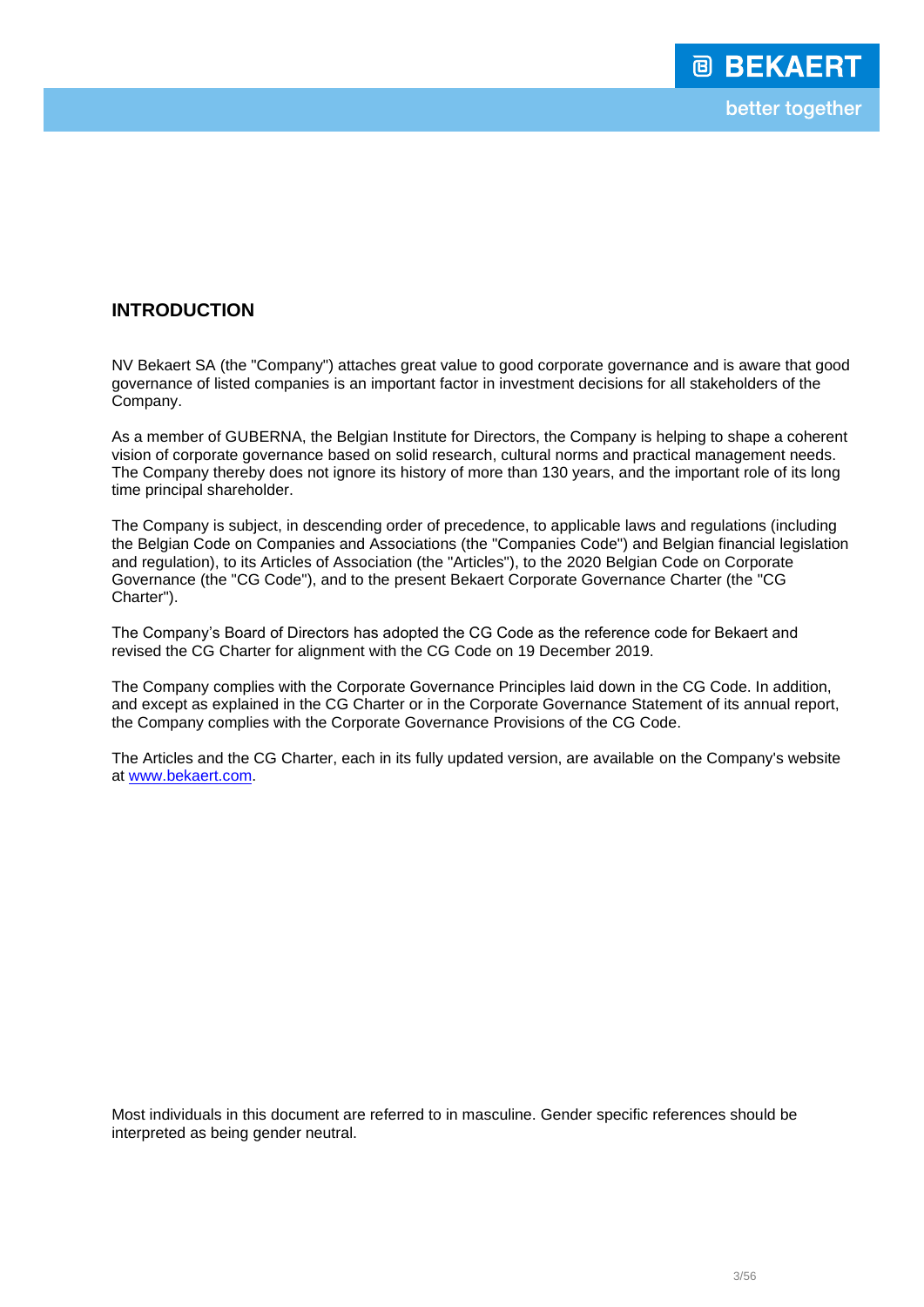

**PART I: STRUCTURE AND ORGANIZATION**